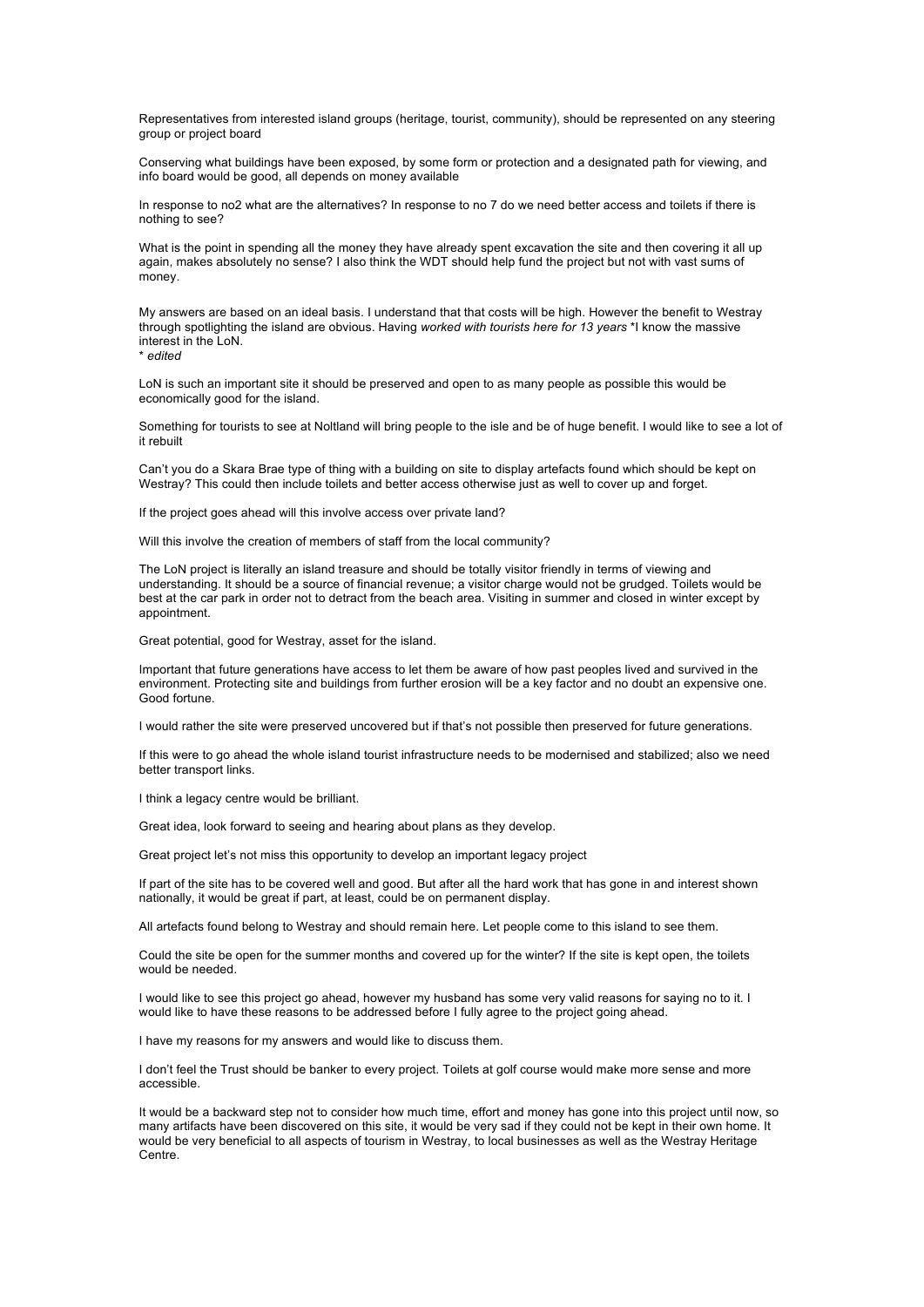The recent information on the heritage centre getting museum accreditation raises the question whether finds from the dig could be displayed in a permanent display there without meeting similar requirements. The same information says that the heritage centre could now officially apply for finds directly or to borrow these if acquired by a museum elsewhere in Scotland so they may not be lost to Westray.

I believe that this is an opportunity which Westray should grasp with both hands and would be a highly suitable use of Development Trust funds. A development could go hand in hand with the suggestion to create a golf course clubhouse and so benefit two important aspects of the island.

There is a real lack of ancient archaeological sites open to the public on Westray compared to many other isles. An accessible, interpreted site of such significance as Links of Noltland could be a real educational and economic asset.

Judging by numbers of people who come here to see the Westray Wife when found, I think it could be a missed opportunity if links houses etc was turned to grass as it could be made bigger and better than Skara Brae.

It would be good to tie it in with the golf course to justify some of the golf course expense.

It would be a shame for all the work that has been done to just be covered up again.

With a toilet block/parking area and picnic area and a consolidated dig site, I'm certain it would be hugely beneficial to our little isle.

This is a really great opportunity to develop the site for locals and tourists. The site is unusual in the span of history it can display. A majority of tourists want a real, open and visible archaeological site to visit.

A remarkable set of chances have come together to make this legacy possible

–The sand being blown away from the site

–The quality and importance of the dig both locally and nationally

–The quality and experience of the team responsible for the work on the dig so far and who is to know what the future might find?

–Through the right people at the right time the decision to go for a community turbine and ensure it was installed when they did, Westray now has the funds to make a legacy for the island which would link the past, present and future.

Without exception both local and international visitors have visited the site. This is typical of words in the visitors book which seem to show the importance of the past to visitors. *May 3-4 2017*

*I am so happy we made it over here…it seemed as if we were going over the horizon of the known world…and we arrived in a new universe of ancient rhythm and community.* Visitors here from Oban and South Africa

Thank you for giving us a chance to contribute to this survey of opinion. As our attached response says, we think it would be a pity to cover the site over. In principle we would like to see the site developed so we and visitors to Westray can see what has been discovered and learn about what was found. However, there has to be a "business case" for doing this and we aren't clear whether there is one.

Nothing can be done without raising funding but the project can't bid without setting out some assumptions and estimates. For example, we have no information about how many visitors might be attracted if the site was developed. This critically affects the amount it is worth spending on the project and what facilities should be provided.

In principle, we would love to see something like what visitors have at Midhowe Cairn on Rousay (or the Roman palace at Fishbourne in Sussex, for example) but this would require substantial funding just to build it. It would also require staffing - some employed staff as well as volunteers.

To justify this we would have to be reasonably sure that hundreds more visitors would be attracted by the site to come to Westray. This would be good for tourism on Westray and would clearly require significant investment to ensure there was accommodation for visitors to stay in and places for them to eat and so on.

Visitors would want more than the Links of Noltland visitor centre to entertain them. We guess